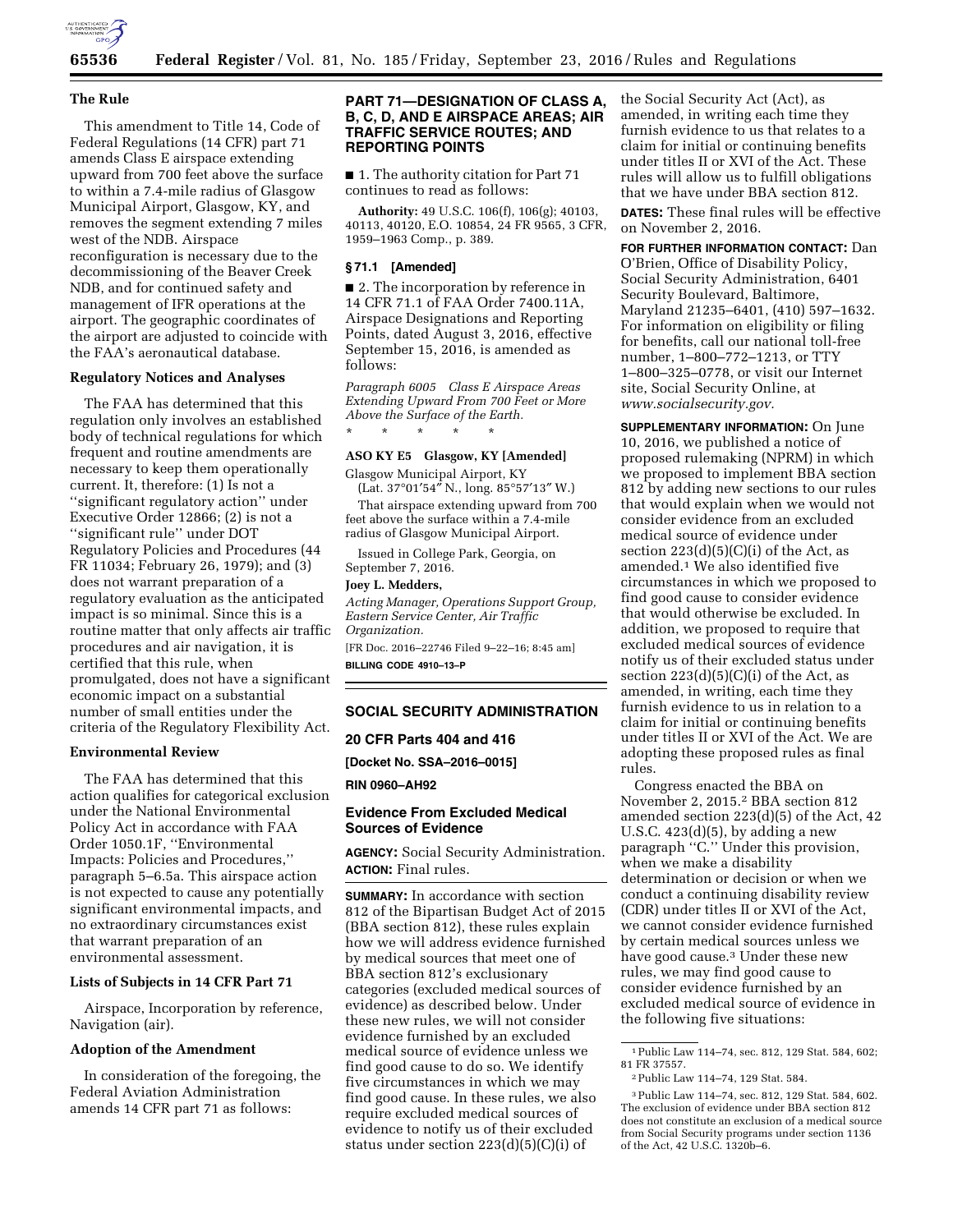• The evidence furnished by the medical source consists of evidence of treatment that occurred before the date the source was convicted of a felony under section 208 or under section 1632 of the Act;

• the evidence furnished by the medical source consists of evidence of treatment that occurred during a period in which the source was not excluded from participation in any Federal health care program under section 1128 of the Act;

• the evidence furnished by the medical source consists of evidence of treatment that occurred before the date the source received a final decision imposing a civil monetary penalty (CMP), assessment, or both, for submitting false evidence under section 1129 of the Act;

• the sole basis for the medical source's exclusion under section  $223(d)(5)(C)(i)$  of the Act, as amended, is that the source cannot participate in any Federal health care program under section 1128 of the Act, but the Office of Inspector General of the Department of Health and Human Services (HHS' OIG) granted a waiver of the section 1128 exclusion; or

• the evidence is a laboratory finding about a physical impairment and there is no indication that the finding is unreliable.

We may find good cause to consider evidence furnished by an excluded medical source of evidence in any of these five enumerated situations when we make a disability determination or decision or when we conduct a CDR.

As we stated in our NPRM, our longterm solution to the administration of BBA section 812 is to implement automated evidence matching within our case processing system(s) to identify excludable evidence. As part of our efforts to comply with BBA section 812's implementation deadline of November 2, 2016, we will require that excluded medical sources of evidence inform us in writing of the facts or event(s) triggering BBA section 812 each time they submit evidence to us that relates to a claim for initial or continuing benefits under titles II or XVI of the Act.

Regarding the content of the written statement, excluded medical sources of evidence will be required to include a heading that states,

WRITTEN STATEMENT REGARDING SECTION 223(d)(5)(C) OF THE SOCIAL SECURITY ACT—DO NOT REMOVE.

Immediately following this heading, sources will also need to include their name, title, and the applicable event(s) that triggered the application of BBA

section 812. Sources convicted of a felony under section 208 or 1632 of the Act will also need to provide the date of their felony conviction. Similarly, sources that have been imposed with a CMP, an assessment, or both for submitting false evidence under section 1129 of the Act will need to provide the date of the final imposition of the CMP, assessment, or both. Sources that cannot participate in any Federal health care program under section 1128 of the Act will need to include the basis for the exclusion, its effective date and anticipated length, and whether HHS' OIG waived it.

Our reporting requirement will apply only to excluded medical sources of evidence that furnish evidence to us directly or indirectly through a representative, claimant, or other individual or entity. Further, we will require that no individual or entity be permitted to remove an excluded medical source of evidence's written statement prior to submitting the source's evidence to us. We also reserve the right to request that excluded medical sources of evidence provide additional information or clarify any information they submit regarding the circumstances or events that trigger section  $223(d)(5)(C)(i)$  of the Act, as amended. If excluded medical sources of evidence do not inform us of their excluded status, we may refer them to our Office of the Inspector General for any action it deems appropriate, including investigation and CMP pursuit.

Additional information and discussion can be found in the preamble to our NPRM.4

# **Public Comments and Discussion**

On June 10, 2016, we published an NPRM in the **Federal Register** at 81 FR 37557 and provided a 60-day comment period. We received six timely submitted comments that addressed issues within the scope of our proposed rules. Below, we present all of the views received and address all of the relevant and significant issues raised by the commenters. We carefully considered the concerns expressed in these comments, but did not make any changes to our rules as a result of the comments.

*Comment:* One commenter expressed concern about our excluding evidence furnished by an excluded medical source of evidence relating to a claim for initial or continuing benefits under titles II or XVI of the Act. The commenter asserted that such a procedure is inconsistent with the rules

of evidence of most states and the Federal courts. Specifically, the commenter stated that ''[t]ypically, the question is not whether the opinion is admissible, but what weight should be given to each opinion.''

*Response:* Our disability determination procedures are governed by the Act and the rules we issue under the authority mandated in the Act, rather than the rules of evidence in State or Federal court.5 Section 223(d)(5)(C)(i) of the Act, as amended by BBA section 812, mandates that, absent good cause, we may not consider evidence furnished by certain sources of evidence. Our new rules identify the five situations where we may find good cause to consider evidence furnished by excluded medical sources of evidence. The rules we are adopting here are required by, and are consistent with, section 223(d)(5)(C)(i) of the Act.

*Comment:* One commenter generally approved of our rules, but sought clarification about whether we would impose sanctions against an excluded medical source of evidence prior to the source's conviction.

*Response:* These rules do not impose sanctions on excludable medical sources of evidence prior to the source's conviction or other excludable event. These rules, however, do not in any way limit our ability to seek to impose sanctions under other authority granted by the Act or our rules. As required by section  $223(d)(5)(C)(i)$  of the Act, our new rules require us to exclude evidence furnished by excluded medical sources of evidence unless we find good cause to consider that evidence. They also require excluded medical sources of evidence to inform us in writing of their excluded status each time they submit evidence related to a claim for initial or continuing benefits under titles II or XVI of the Act, prohibit any other individual or entity from removing that written statement prior to submitting the source's evidence to us, and permit us to seek clarification or additional information from the excluded medical source of evidence regarding that written statement. Additionally, nothing in these new rules affects our ability under sections 404.988(c)(1) and 416.1488(c) of our rules, 20 CFR 404.988(c)(1), 416.1488(c), to reopen at any time a determination or decision obtained by fraud or similar fault.

*Comment:* One commenter asked how we would handle evidence furnished by

<sup>4</sup> 81 FR 37557.

<sup>5</sup>Section 205 of the Act, 42 U.S.C. 405; 20 CFR 404.1501, *et seq.,* 416.901, *et seq.* Under section 205(b)(1) of the Act, 42 U.S.C. 405(b)(1), the rules of evidence that apply in court proceedings do not apply to our determinations or decisions.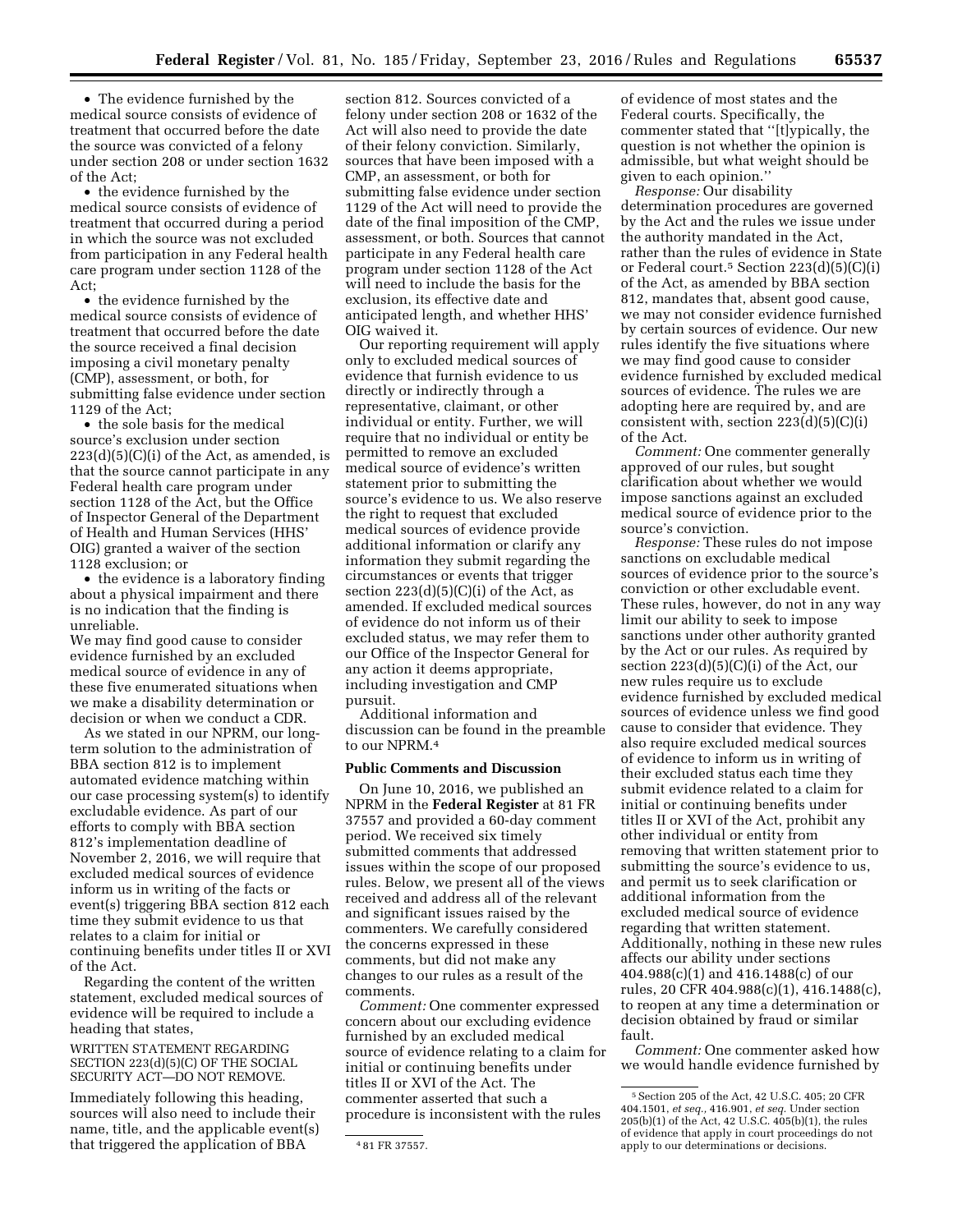a medical source that later became an excluded medical source of evidence.

*Response:* Our good cause exceptions are relevant to this comment. We will consider evidence furnished by a medical source that later becomes an excluded medical source of evidence if that treatment occurred (1) before the source was convicted of a felony under sections 208 or 1632 of the Act, (2) outside the period the source was excluded from participating in any Federal health care program under section 1128 of the Act, or (3) before the source received a final decision imposing a CMP, assessment, or both, for submitting false evidence under section 1129 of the Act. If a medical source later becomes an excluded medical source of evidence and furnishes additional evidence to us, the source will be required to include a written statement of excluded status with the additional furnished evidence.

*Comment:* One commenter sought clarification about whether we would notify a claimant of our exclusion of evidence furnished by an excluded medical source of evidence where no good cause exception applied.

*Response:* We will use the appropriate determination or decisional notice to inform a claimant of our exclusion of evidence furnished by an excluded medical source of evidence where no good cause exception applies.

*Comment:* Three commenters generally supported our rules, but they requested that we expand the scope of our fifth good cause exception, which permits us to consider laboratory findings about a physical impairment when there is no indication that the findings are unreliable. The commenters proposed that we expand the scope of this exception to include laboratory findings about a mental impairment and signs about physical or mental impairments.

*Response:* We are not adopting the requests that we expand the scope of our fifth good cause exception from laboratory findings about a physical impairment to laboratory findings about a physical or mental impairment and signs about a physical or mental impairment. We are not including signs in this exception because they require more subjective interpretation by an excluded medical source of evidence than do laboratory findings about physical impairments. Laboratory findings are based on the use of medically acceptable diagnostic techniques, including blood tests, biopsies, and x-rays. Signs, in contrast, are abnormalities that can be observed apart from a claimant's statements. They would include, for example, an

excluded medical source of evidence's observation and report that a claimant walked with a limp, had decreased range of motion, or showed decreased strength. We believe that including these types of observations and reports in our fifth good cause exception would not be in keeping with section  $223(d)(5)(C)(i)$  of the Act, as amended by BBA section 812. Generally, the events that trigger application of BBA section 812 (felony conviction under section 208 or 1632; exclusion under section 1128, or CMP for submitting false evidence under section 1129) can be viewed as implicating issues of honesty, integrity, and professional conduct and competence. For example, medical sources that fall under section  $223(d)(5)(C)(i)$  of the Act, as amended, include sources (1) convicted of a felony under section 208 or 1632 of the Act for making a false statement of material fact used to determine a claimant's right to a disability payment, (2) excluded from participating in any Federal health care program under section 1128(a)(3) of the Act based on a felony conviction related to health care fraud, and (3) imposed with a CMP for submitting false evidence to us. Thus, because signs rely more heavily on what the excluded medical source of evidence observes and reports than laboratory findings do, we believe it would be inappropriate to include them in our fifth good cause exception.

We also note that we are not entirely barring signs furnished by an excluded medical source of evidence. If such evidence meets one or more of the other enumerated good cause exceptions, we may consider that evidence.

For similar reasons, we also believe it would be inappropriate to add laboratory findings about a mental impairment to the fifth good cause exception. As we previously stated, we created a good cause exception for laboratory findings about a physical impairment because we believe such findings to be objective, reliable, and reproducible tests that require the least amount of subjective interpretation by a medical source. In contrast, our rules explain that standardized psychological tests consist of ''standardized sets of tasks or questions designed to elicit a range of responses.'' 6 As such, we believe these tests do not have the same level of reproducibility as laboratory findings about a physical impairment because they require more subjective interpretation by the excluded medical source of evidence. Specifically, the excluded medical source of evidence

has to ask the questions or direct the tasks, observe the responses, and accurately report those responses. Conversely, laboratory findings related to a physical impairment include tests such as blood tests, biopsies, and x-rays, which we believe to be more reproducible by medical sources not subject to section 223(d)(5)(C)(i) of the Act, as amended, because they require little subjective interpretation. Thus, similar to signs, because standardized psychological tests may depend, at least in part, on what the excluded medical source of evidence observes and reports than do laboratory findings about a physical impairment, we believe they are less reproducible and should not be included in our fifth good cause exception.

In addition, we disagree with the commenters' assertion that we would exclude a laboratory finding about a physical impairment in the evaluation of a mental impairment. Nothing in this good cause exception limits how or for what purpose we may consider evidence to which the exception applies. Absent any evidence of unreliability, we may use laboratory findings about a physical impairment as appropriate, including but not limited to, evaluating the severity of a claimant's mental impairment(s).

As is the case for signs, we are not entirely barring laboratory findings about a mental impairment furnished by an excluded medical source of evidence. If such evidence meets one or more of the other enumerated good cause exceptions, we may consider that evidence.

Finally, we note that even though we will be required to exclude evidence unless a good cause exception applies, section  $223(d)(5)(C)$  of the Act, as amended by BBA section 812, does not limit our ability to purchase a consultative examination, if appropriate under our rules.7

*Comment:* Three commenters asked us to clarify several points related to our rules. They first sought clarification that we would automatically apply good cause exceptions when circumstances dictated, and that a claimant or representative would not need to request that we apply an exception.

*Response:* We will automatically apply the good cause exceptions. In our rules, we specifically state in subsection (a) that we will not consider evidence furnished by an excluded medical source of evidence unless we find good cause. Likewise, in subsection (b), which sets forth the good cause

<sup>6</sup> 20 CFR part 404, subpart P, app. 1, section 12.00D.5.b.

<sup>7</sup> 20 CFR 404.1519a, 404.1519b, 416.919a, 416.919b.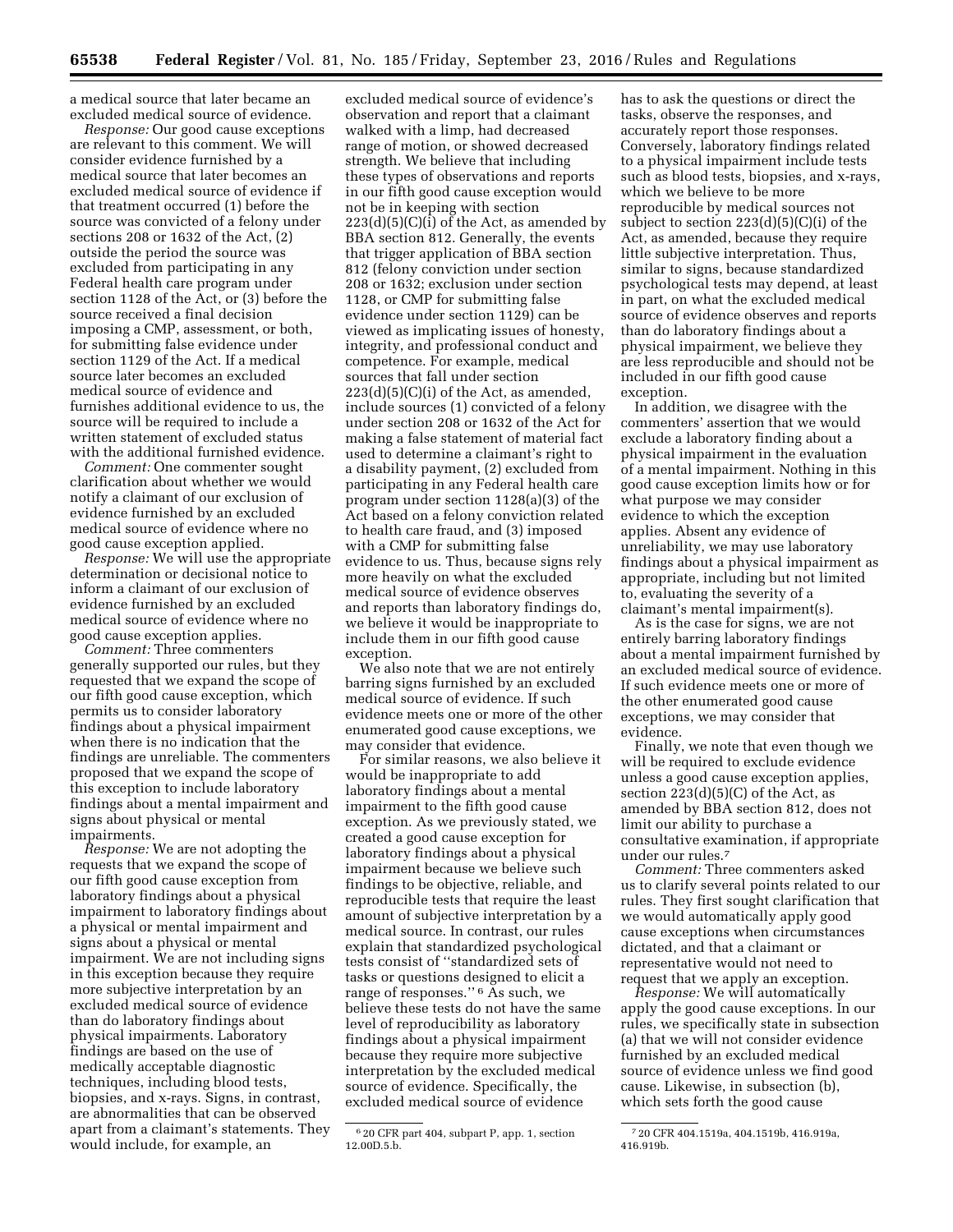exceptions, we again state that we may find good cause, and therefore apply the applicable exception.

*Comment:* Second, the commenters asked us to explain how we would notify claimants and representatives about our exclusion of evidence furnished by an excluded medical source of evidence so that they could contest the exclusion.

*Response:* We will use the appropriate determination or decisional notice to inform a claimant and representative of our evaluation of evidence furnished by an excluded medical source of evidence. A claimant or representative may raise in a request for reconsideration, hearing before an administrative law judge, or Appeals Council review, an issue regarding our evaluation of this evidence.

*Comment:* Third, the commenters requested that we clarify that we would hold claimants and representatives harmless if they submitted evidence furnished by an excluded medical source of evidence that did not include the written statement required under our rules, even if it was later determined that such a statement should have been included.

*Response:* We generally agree with the commenters that we would not hold a claimant or representative responsible for submitting evidence furnished by an excluded medical source of evidence that did not include the written statement required under our rules, even if it was later determined that such a statement should have been included. We reiterate, however, that no individual or entity may remove the written statement required under our rules prior to submitting evidence furnished by an excluded medical source of evidence to us. We further make clear that should a claimant or representative violate this provision, we reserve the right to take any appropriate actions under any relevant statute, regulation, ruling, or procedural policy.

*Comment:* Two of the commenters asked that we create a public list of excluded medical sources of evidence that would also include treatment dates for each source that might be subject to a good cause exception. The commenters reasoned, ''This will be of assistance to claimants who are deciding which providers to use or attempting to assess the viability of their claims.''

*Response:* We are not adopting the suggestion for several reasons. First, we are not the originating source of information about individuals or entities that are convicted of felonies under sections 208 or 1632 of the Act; excluded from participating in any

Federal health care program under section 1128 of the Act; and subject to CMPs, assessments, or both, for submitting false evidence under section 1129 of the Act. BBA section 812 requires our OIG and HHS to transmit information to us related to excluded medical sources of evidence. Therefore, if we were to create such a list, there would be risk that we could not update it regularly or quickly enough to reflect additions or removals as they happen. Further, even if a provider is an excluded medical source of evidence, we may consider evidence from that source under our fifth good cause exception—laboratory findings about a physical impairment where there is no indication of unreliability. Creating a list of excluded sources could prove disadvantageous to claimants because it would not include information pertaining to this fifth good cause exception, which depends on a particular type of evidence, not when the evidence is dated. Hence, we are not adopting this suggestion.

*Comment:* One commenter suggested that we add a sixth, catch-all, good cause exception to be used at our discretion.

*Response:* We are not adopting the commenter's suggestion that we add a sixth, catch-all good cause exception to be used at our discretion. Section  $223(d)(5)(C)(i)$  of the Act, as amended by BBA section 812, prohibits us from considering evidence furnished by an excluded medical source of evidence unless we find good cause to do so. We believe that a broad, catch-all exception would be inconsistent with section  $223(d)(5)(C)(i)$  of the Act, as amended. Instead, we believe the five good cause exceptions that we have enumerated in our rules strike the appropriate balance between complying with section  $223(d)(5)(C)(i)$  of the Act, as amended, and permitting claimants to prove that they are disabled under our rules.

#### *Regulatory Procedures*

Executive Order 12866, as Supplemented by Executive Order 13563

We consulted with the Office of Management and Budget (OMB) and determined that these rules do not meet the criteria for a significant regulatory action under Executive Order 12866, as supplemented by Executive Order 13563. Therefore, OMB has not reviewed them.

## Regulatory Flexibility Act

We certify that these rules will not have a significant economic impact on a substantial number of small entities.

The only economic impact on small entities from these rules results from BBA section 812's requirement that we not consider evidence furnished by excluded medical sources of evidence. As described above and in our Paperwork Reduction Act statement, below, we will require excluded medical sources of evidence to provide us with a brief self-report containing basic information each time they furnish evidence related to a claim for initial or continuing benefits under titles II or XVI of the Act. Therefore, a regulatory flexibility analysis is not required under the Regulatory Flexibility Act, as amended.

#### Paperwork Reduction Act

On June 10, 2016, when SSA published an NPRM at 81 FR 37557 for the provisions we are now finalizing in this rule, we also solicited comment under the Paperwork Reduction Act for an associated Information Collection Request (ICR). In that solicitation, we asked for comment on the burden estimate; the need for the information; its practical utility; ways to enhance its quality, utility, and clarity; and ways to minimize the burden on respondents, including the use of automated techniques or other forms of information technology. We did not receive any public comments in response to this solicitation, and we are not making any changes to the ICR. Accordingly, we are re-submitting the ICR to OMB, and are requesting approval for it under the Paperwork Reduction Act after publication of the Final Rule. (Catalog of Federal Domestic Assistance Program Nos. 96.001, Social Security— Disability Insurance; 96.002, Social Security—Retirement Insurance; and 96.004, Social Security—Survivors Insurance)

#### **List of Subjects**

# *20 CFR Part 404*

Administrative practice and procedure, Blind, Disability benefits, Old-Age, Survivors, and Disability Insurance, Reporting and recordkeeping requirements, Social Security.

## *20 CFR Part 416*

Administrative practice and procedure, Reporting and recordkeeping requirements, Supplemental Security Income (SSI).

#### **Carolyn W. Colvin,**

*Acting Commissioner of Social Security.* 

For the reasons set out in the preamble, we amend 20 CFR part 404 subpart P and part 416 subpart I as set forth below: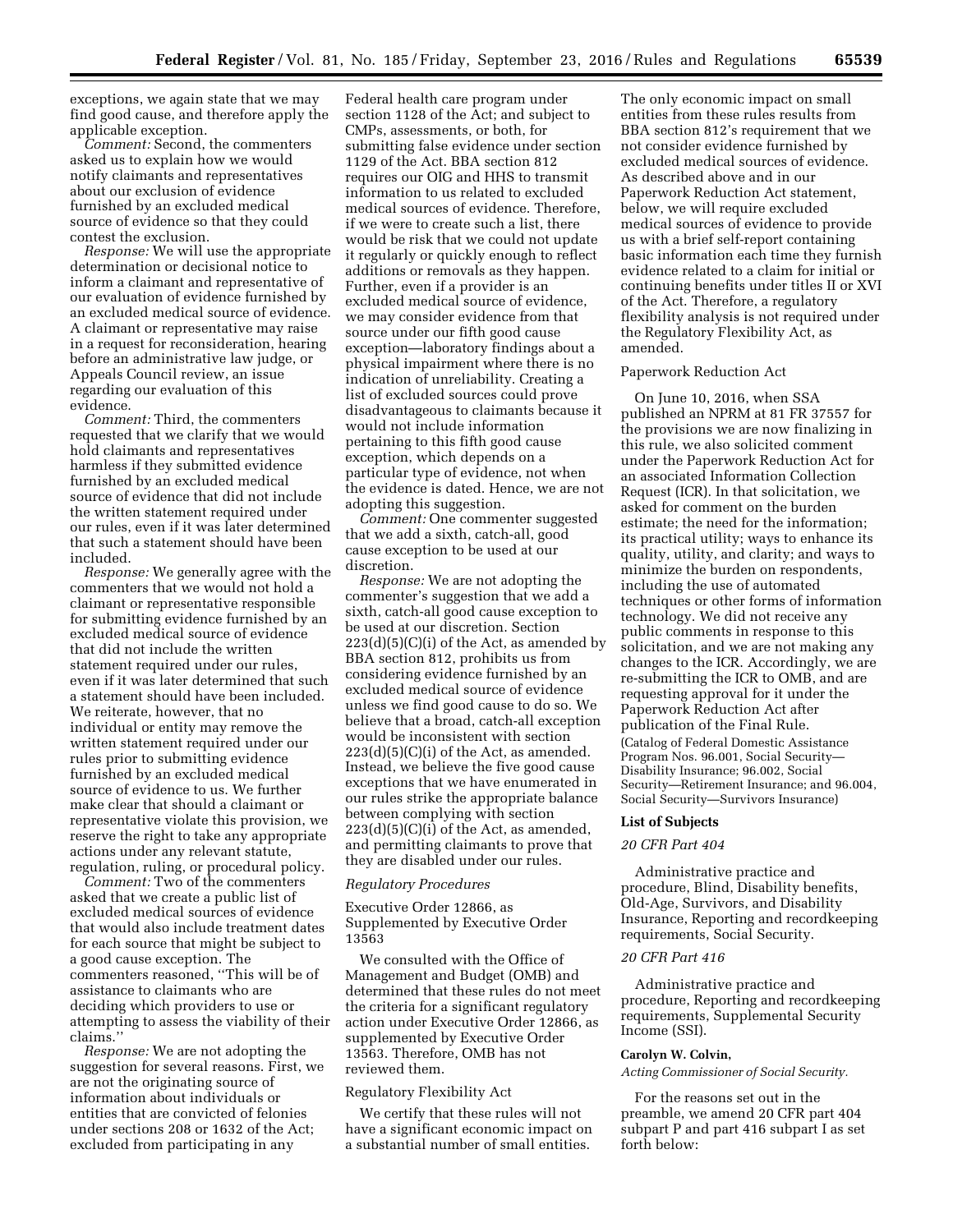## **PART 404—FEDERAL OLD-AGE, SURVIVORS AND DISABILITY INSURANCE (1950–)**

# **Subpart P—Determining Disability and Blindness**

■ 1. The authority citation for subpart P of part 404 continues to read as follows:

**Authority:** Secs. 202, 205(a)–(b) and (d)– (h), 216(i), 221(a), (i), and (j), 222(c), 223, 225, and 702(a)(5) of the Social Security Act (42 U.S.C. 402, 405(a)–(b) and (d)–(h), 416(i), 421(a), (i), and (j), 422(c), 423, 425, and 902(a)(5)); sec. 211(b), Pub. L. 104–193, 110 Stat. 2105, 2189; sec. 202, Pub. L. 108–203, 118 Stat. 509 (42 U.S.C. 902 note).

■ 2. Add § 404.1503b to read as follows:

#### **§ 404.1503b Evidence from excluded medical sources of evidence.**

(a) *General.* We will not consider evidence from the following medical sources excluded under section 223(d)(5)(C)(i) of the Social Security Act (Act), as amended, unless we find good cause under paragraph (b) of this section:

(1) Any medical source that has been convicted of a felony under section 208 or under section 1632 of the Act;

(2) Any medical source that has been excluded from participation in any Federal health care program under section 1128 of the Act; or

(3) Any medical source that has received a final decision imposing a civil monetary penalty or assessment, or both, for submitting false evidence under section 1129 of the Act.

(b) *Good cause.* We may find good cause to consider evidence from an excluded medical source of evidence under section 223(d)(5)(C)(i) of the Act, as amended, if:

(1) The evidence from the medical source consists of evidence of treatment that occurred before the date the source was convicted of a felony under section 208 or under section 1632 of the Act;

(2) The evidence from the medical source consists of evidence of treatment that occurred during a period in which the source was not excluded from participation in any Federal health care program under section 1128 of the Act;

(3) The evidence from the medical source consists of evidence of treatment that occurred before the date the source received a final decision imposing a civil monetary penalty or assessment, or both, for submitting false evidence under section 1129 of the Act;

(4) The sole basis for the medical source's exclusion under section  $223(d)(5)(C)(i)$  of the Act, as amended, is that the source cannot participate in any Federal health care program under section 1128 of the Act, but the Office

of Inspector General of the Department of Health and Human Services granted a waiver of the section 1128 exclusion; or

(5) The evidence is a laboratory finding about a physical impairment and there is no indication that the finding is unreliable.

(c) *Reporting requirements for excluded medical sources of evidence.*  Excluded medical sources of evidence (as described in paragraph (a) of this section) must inform us in writing that they are excluded under section  $223(d)(5)(C)(i)$  of the Act, as amended, each time they submit evidence related to a claim for initial or continuing benefits under titles II or XVI of the Act. This reporting requirement applies to evidence that excluded medical sources of evidence submit to us either directly or through a representative, claimant, or other individual or entity.

(1) Excluded medical sources of evidence must provide a written statement, which contains the following information:

(i) A heading stating: ''WRITTEN STATEMENT REGARDING SECTION 223(d)(5)(C) OF THE SOCIAL SECURITY ACT—DO NOT REMOVE''

(ii) The name and title of the medical source;

(iii) The applicable excluding event(s) stated in paragraph (a)(1)-(a)(3) of this section;

(iv) The date of the medical source's felony conviction under sections 208 or 1632 of the Act, if applicable;

(v) The date of the imposition of a civil monetary penalty or assessment, or both, for the submission of false evidence, under section 1129 of the Act, if applicable; and

(vi) The basis, effective date, anticipated length of the exclusion, and whether the Office of the Inspector General of the Department of Health and Human Services waived the exclusion, if the excluding event was the medical source's exclusion from participation in any Federal health care program under section 1128 of the Act.

(2) The written statement provided by an excluded medical source of evidence may not be removed by any individual or entity prior to submitting evidence to us.

(3) We may request that the excluded medical source of evidence provide us with additional information or clarify any information submitted that bears on the medical source's exclusion(s) under section  $223(d)(5)(C)(i)$  of the Act, as amended.

# **PART 416—SUPPLEMENTAL SECURITY INCOME FOR THE AGED, BLIND, AND DISABLED**

## **Subpart I—Determining Disability and Blindness**

■ 3. The authority citation for subpart I of part 416 continues to read as follows:

**Authority:** Secs. 221(m), 702(a)(5), 1611, 1614, 1619, 1631(a), (c), (d)(1), and (p), and 1633 of the Social Security Act (42 U.S.C. 421(m), 902(a)(5), 1382, 1382c, 1382h, 1383(a), (c), (d)(1), and (p), and 1383b); secs. 4(c) and 5, 6(c)–(e), 14(a), and 15, Pub. L. 98– 460, 98 Stat. 1794, 1801, 1802, and 1808 (42 U.S.C. 421 note, 423 note, and 1382h note).

■ 4. Add § 416.903b to read as follows:

#### **§ 416.903b Evidence from excluded medical sources of evidence.**

(a) *General.* We will not consider evidence from the following medical sources excluded under section 223(d)(5)(C)(i) of the Social Security Act (Act), as amended, unless we find good cause under paragraph (b) of this section:

(1) Any medical source that has been convicted of a felony under section 208 or under section 1632 of the Act;

(2) Any medical source that has been excluded from participation in any Federal health care program under section 1128 of the Act; or

(3) Any medical source that has received a final decision imposing a civil monetary penalty or assessment, or both, for submitting false evidence under section 1129 of the Act.

(b) *Good cause.* We may find good cause to consider evidence from an excluded medical source of evidence under section 223(d)(5)(C)(i) of the Act, as amended, if:

(1) The evidence from the medical source consists of evidence of treatment that occurred before the date the source was convicted of a felony under section 208 or under section 1632 of the Act;

(2) The evidence from the medical source consists of evidence of treatment that occurred during a period in which the source was not excluded from participation in any Federal health care program under section 1128 of the Act;

(3) The evidence from the medical source consists of evidence of treatment that occurred before the date the source received a final decision imposing a civil monetary penalty or assessment, or both, for submitting false evidence under section 1129 of the Act;

(4) The sole basis for the medical source's exclusion under section  $223(d)(5)(C)(i)$  of the Act, as amended, is that the source cannot participate in any Federal health care program under section 1128 of the Act, but the Office